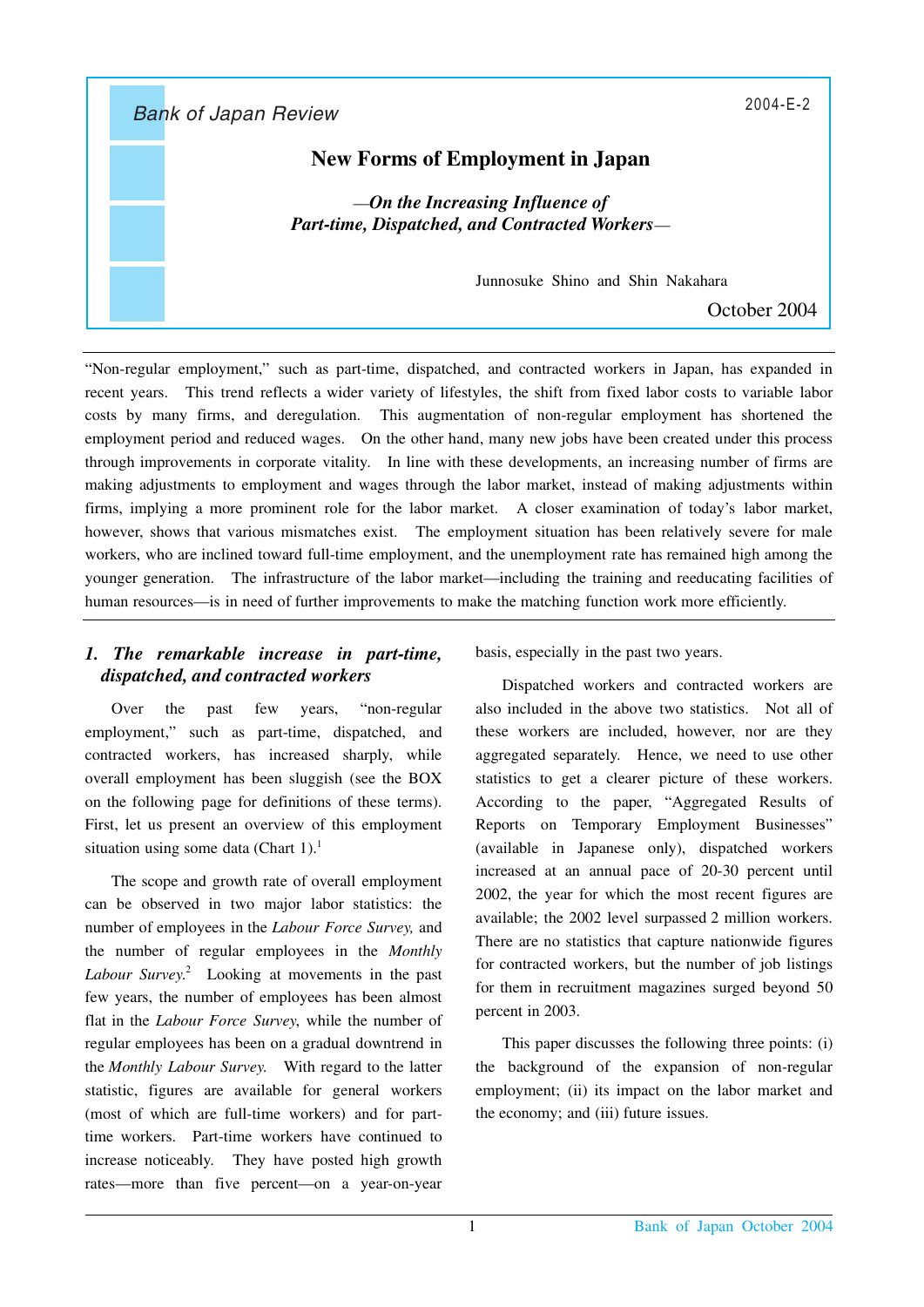#### [**BOX] Definitions of Part-time, Dispatched, and Contracted Workers**

The following are the basic differences of each employment type using definitions of related statistics.

| Part-time<br>workers  | Like full-time workers, part-time workers sign a contract directly with the employer of their actual workplace.<br>They differ from full-time workers, however, since either their scheduled working hours per day are shorter or<br>the number of scheduled working days per week is fewer, even though the scheduled working hours per day are<br>the same.                                                                                                                                                                                                                                                                                                                                                                                                                           |
|-----------------------|-----------------------------------------------------------------------------------------------------------------------------------------------------------------------------------------------------------------------------------------------------------------------------------------------------------------------------------------------------------------------------------------------------------------------------------------------------------------------------------------------------------------------------------------------------------------------------------------------------------------------------------------------------------------------------------------------------------------------------------------------------------------------------------------|
| Dispatched<br>workers | There are two types of dispatched workers: (i) "registered-type" dispatched workers who register their names<br>and other information at temporary staffing agencies in advance, sign an employment contract, and start work<br>when they find their workplace of dispatch; and (ii) "full-time employed-type" dispatched workers who are<br>recruited as full-time workers of temporary staffing agencies; these are typically skilled workers such as<br>programmers. For both types, an employment contract is signed between the temporary staffing agency and<br>the worker, since dispatching workers is a type of outsourcing human resources, whereas full-time and part-<br>time workers sign their employment contracts directly with the employer of their actual workplace. |
| Contracted<br>workers | Like dispatched workers, they are categorized into a type of outsourcing. An employment contract is signed<br>between the contractor and worker. However, contracted workers work under the supervision of contractors<br>who have undertaken a whole part of a work process, whereas dispatched workers work under the direct<br>supervision of their workplace.                                                                                                                                                                                                                                                                                                                                                                                                                       |

*Freeters* are defined in the "White Paper on the National Lifestyle" released by the Cabinet Office as: "among those in the 15-34 yearold age group who are currently employed and referred to as part-time or *arbeit* (temporary workers), including dispatched workers, and those not engaged in work but wish to be employed as workers." This definition largely overlaps the above three definitions. According to the "White Paper on the National Lifestyle," the number of *freeters* as of 2001 present was about 4.17 million.

| 10,000 persons; y/y % chg. in parentheses |              |           |           |             |  |  |
|-------------------------------------------|--------------|-----------|-----------|-------------|--|--|
|                                           | <b>FY 00</b> | FY 01     | FY 02     | <b>FY03</b> |  |  |
| No. of employees                          | 5,372        | 5,354     | 5,329     | 5,340       |  |  |
| $(y/y \% chg.)$                           | $(+0.9)$     | $(-0.3)$  | $(-0.5)$  | $(+0.2)$    |  |  |
| No. of regular<br>employees               | 4,331        | 4,313     | 4,284     | 4,267       |  |  |
| $(y/y \% chg.)$                           | $(-0.3)$     | $(-0.4)$  | $(-0.7)$  | $(-0.4)$    |  |  |
| Full-time                                 | 3,433        | 3,386     | 3,295     | 3,220       |  |  |
| $(y/y \% chg.)$                           | $(-1.2)$     | $(-1.4)$  | $(-2.7)$  | $(-2.3)$    |  |  |
| Part-time                                 | 882          | 913       | 977       | 1,042       |  |  |
| $(y/y \% chg.)$                           | $(+3.6)$     | $(+3.5)$  | $(+7.1)$  | $(+6.6)$    |  |  |
| Dispatched workers                        | 139          | 175       | 213       |             |  |  |
| $(y/y \% chg.)$                           | $(+29.8)$    | $(+26.1)$ | $(+21.8)$ |             |  |  |
|                                           |              |           |           |             |  |  |

Chart 1 Recent developments by type of employment

| No. of job<br>listings       | Kanto<br>area                   | $(+7.8)$ | $(+10.6)$ | $(+55.1)$ |
|------------------------------|---------------------------------|----------|-----------|-----------|
| for<br>contracted<br>workers | Kansai<br>and<br>Tokai<br>areas | $(+3.7)$ | $(+17.4)$ | $(+56.9)$ |

Sources: Ministry of Public Management, Home Affairs, Posts and Telecommunications, "Labour Force Survey"; Ministry of Health, Labour and Welfare, "Monthly Labour Survey," "Aggregated Results of Reports on Temporary Employment Businesses" (available in Japanese only); AiDEM CO., LTD, "Report on the Hourly Payments of Contracted Staff Workers at the Time of Job Listings and Developments in Recruitment" (available in Japanese only).

## *2. Background against the expansion of nonregular employment*

The following three main factors form the background of the expansion of non-regular employment: (i) a wider variety of lifestyles; (ii) a shift from fixed labor costs to variable labor costs by many firms; and (iii) deregulation on the dispatch of workers. Factor (i) has followed a long-term trend, (ii) has been observed previously but has accelerated in recent years, and (iii) can be seen since 1999.

### **(1) A wider variety of lifestyles**

As the economy prospered, a wider variety of social values and lifestyles has been observed. In line with these changes, people have come to seek various types of employment. As for women in particular, the number of those wanting to work while juggling their marriage and child-rearing has been on the rise, reflecting the increase in the ratio of university graduates among them. Part-time work has become an effective strategy for firms that hire those workers (mainly female) seeking flexible working hours and days (Chart 2).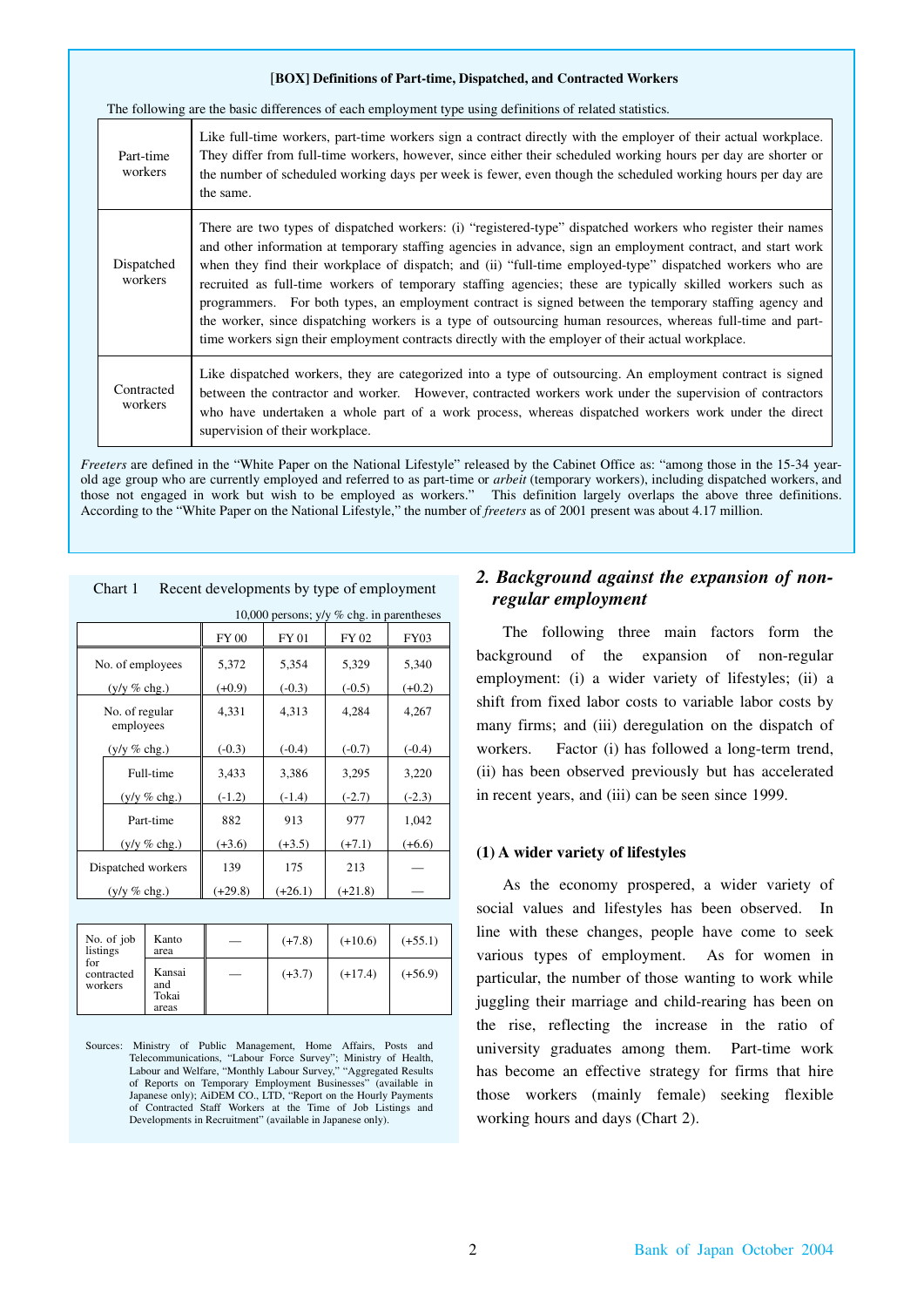## **(2) The shift from fixed labor costs to variable labor costs**

In recent years, firms have been endeavoring to cut back persisting excess labor and to shift their labor costs from fixed to variable costs, as part of their plans to reinforce profitability. This was carried out after many firms experienced the financial crisis in 1997-98 and the IT recession in 2001. This trend has also been reinforced by exposure to increasingly fierce global competition, mainly from the emergence of China. For many firms, the shift from full-time workers to part-time, dispatched, and contracted workers has played an essential role.



Ministry of Public Management, Home Affairs, Posts and Telecommunications, "Labour Force Survey"; Ministry of Health, "Labour Force Survey"; Ministry of Health, Labour and Welfare, "Monthly Labour Survey."



Chart 3 Labor share and employment conditions DI

Corporate profits have recently been improving smoothly, partly due to the economic recovery at home and abroad. Hence, the labor share, which remained high throughout the 1990s, has been decreasing rapidly. Even under these circumstances,

however, many firms perceive that excess employment has been improving only at a relatively mild pace, as shown in the employment conditions D.I. of the *Tankan* survey (Chart 3). Although restructuring pressures have eased considerably, firms are aware that their profitability can be reinforced further by squeezing their labor costs. In this respect, it is highly likely that firms will continue to make a shift of emphasis in their labor costs from fixed to variable costs for some time ahead.

#### **(3) Deregulation on the dispatch of workers**

With the amendment of the Worker Dispatching Law in 1999, <sup>3</sup> the use of dispatched workers, which until then had been limited to 26 types of professional work (such as financial processing and filing), has been basically approved for all but five types of work (manufacturing, coastal transportation, construction, security services, and medical care). Also in 2000, a new system was introduced that provides dispatched workers opportunities to switch their status to fulltime workers later on. As a result of these changes, the increase in the number of dispatched workers has accelerated from FY1999 (Chart 4). The augmentation of dispatched workers has been fueled by deregulation on the dispatch of workers.





The Worker Dispatching Law was amended again in 2003 and became effective on March 1, 2004. It includes the following four amendments: (i) allowing dispatched workers for manufacturing work; (ii) abolishing the three-year upper limit of dispatching period, which had been imposed on 26 types of professional work; (iii) expanding the upper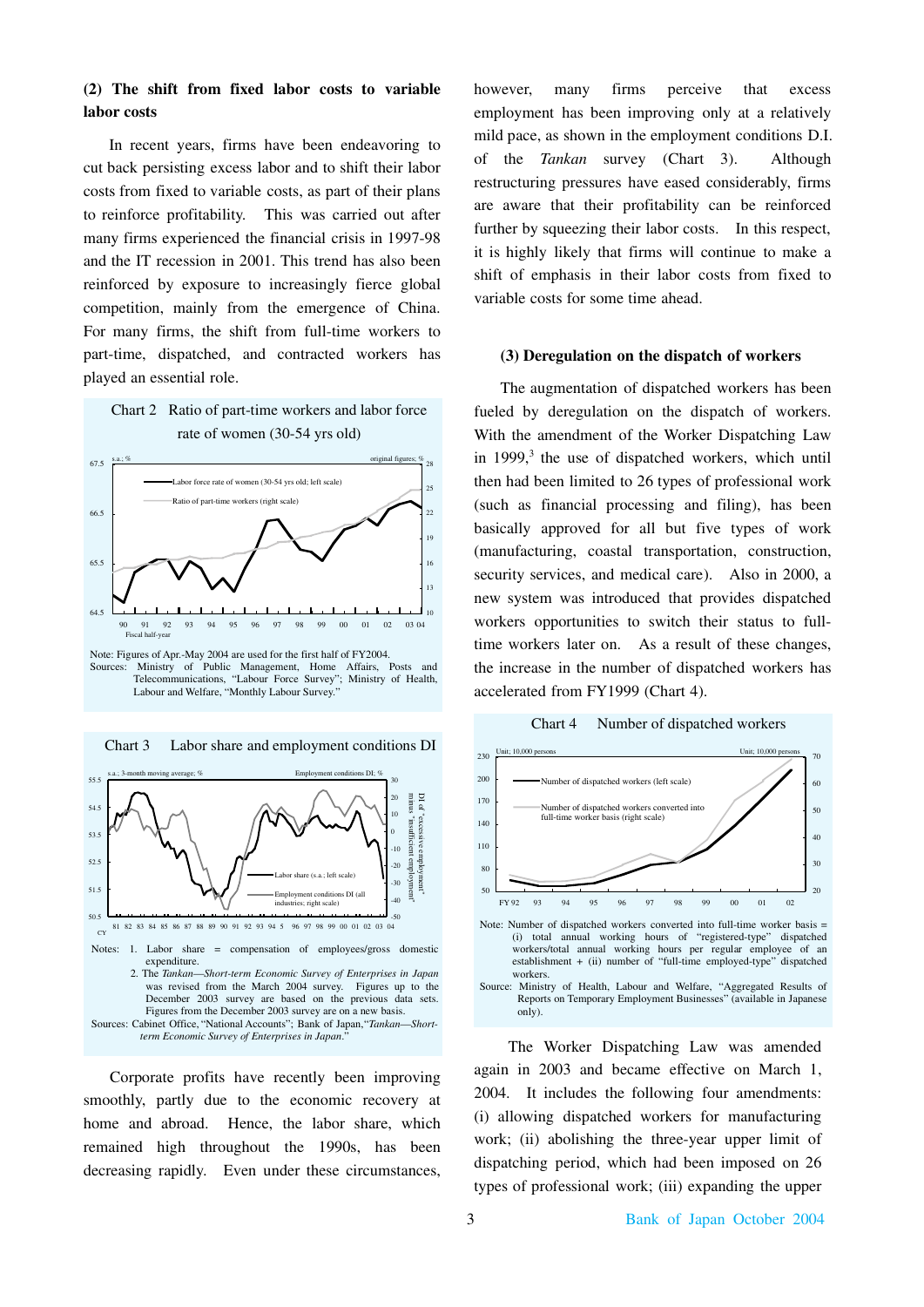limit of dispatching period from one to three years for other types of works; and (iv) enhancing the use of a new system that enables dispatched workers to switch their status to full-time workers later on. In terms of (i), for instance, the dispatch of workers to manufacturing sectors had originally been approved only for contracted workers, but the amendment now allows the entry of dispatched workers as well. Thus, various alternatives for employment types are gradually becoming available, supported by these system changes.

# *3. Impacts from the expansion of non-regular employment*

Here, we discuss the impacts of the expansion of non-regular employment, such as part-time, dispatched, and contracted workers, on the labor market and the economy. We analyze (i) the shortened employment period, (ii) the downward pressure on wages, and then look at (iii) the positive effects on the economy and eventually on households through the improvement in corporate vitality.

### **(1) Shortened employment period**

The employment period of non-regular employment is shorter in general compared to fulltime workers. For example, two thirds of dispatched workers were on employment contracts of fewer than three months (Chart 5). Judged from this, the augmentation of non-regular employment has shortened the average employment period for overall workers.

Chart 5 Employment contract period of dispatched



Let us confirm this by estimating the "average employment period." In the *Labour Force Survey*, half of the samples are rearranged each month. In other words, the same household is surveyed for two months in a row. By using this point, we can calculate the ratio of those no longer employed for the month among those employed in the previous month. We then assume its reciprocal as the average employment period  $(=$  number of months).<sup>4</sup> The results show that the period has been at a considerably lower level in recent years than previously observed (Chart 6). This means that the average employment period of workers has become shorter, due to the expansion of non-regular employment.



### **(2) Constraining effects on wages per worker**

There is a gap in the level between the average wage of full-time workers, which include many managers and long-service workers, and that of nonregular employees, in which fixed work comprises a large weight. In terms of the monthly pay per worker, the gap between the two groups becomes considerably wide, mainly due to the shorter monthly working hours of part-time workers. In detail, we can estimate the monthly pay of dispatched workers, using payments by the hour and by the day obtained from the "Aggregated Results of Reports on Temporary Employment Businesses" and the number of monthly working days from the "Reports on the Actual Situation of Temporary Employment Businesses" (both reports are available in Japanese only). According to this calculation, the monthly pay of dispatched workers was about 70 percent of that of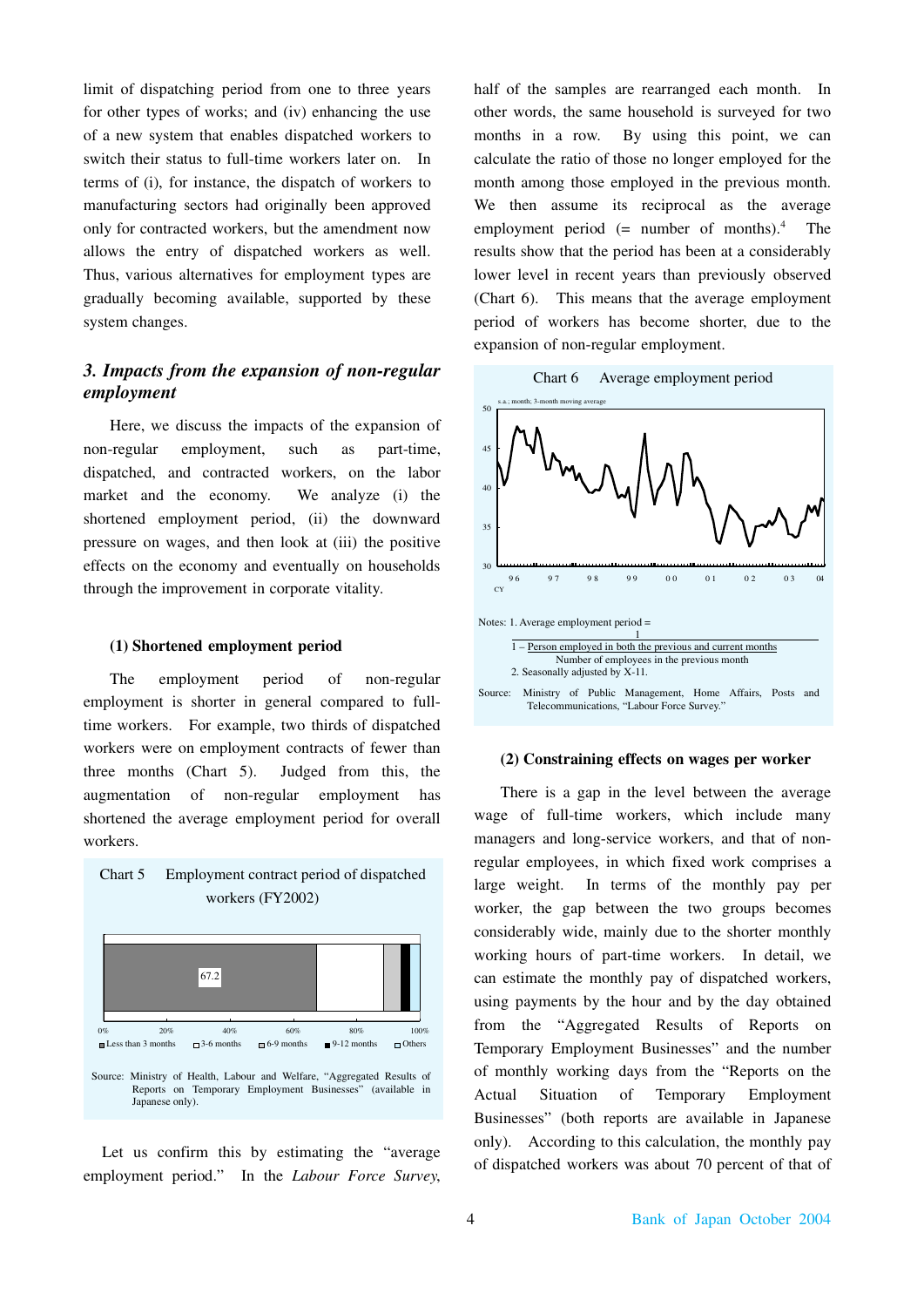full-time workers (or about 80 percent when converted into payment by the hour). Moreover, the *Monthly Labour Survey* shows that the monthly pay of parttime workers was approximately 20 percent of that of full-time workers (or about 40 percent when converted into payment by the hour). 5

This rise in the share of non-regular employment naturally pushes the average wage per worker downward. Estimation on the nonmanufacturing sector, in which the ratio of part-time workers is rising remarkably, reveals that the decline in regular payments per worker in FY 2003 was mostly due to the decrease in the "average" pay per worker, caused by the rise in the ratio of part-time workers (Chart 7). The decrease in special payments per worker (such as bonuses) was affected by the increase in the ratio of dispatched workers, in addition to that of part-time workers (Chart 8). These developments tell us that firms have been able to restrain their labor costs as a whole through the active use of non-regular employment, even though they have not reduced wages for individual workers; in fact, some firms have even raised these wages more or less.





- Notes: 1. Here, all dispatched workers are included in full-time employees on estimation. Ratio of dispatched workers = ratio of dispatched workers among full-time employees. Ratio of part-time workers = ratio of part-time workers among the number of regular employees.
	- 2. The number of dispatched workers in FY2003 is calculated using the year-on-year figures for FY2003 aggregated by the Japan Staffing<br>Services Association (an increase of 7.24%). Charges for Services Association (an increase of  $7.24\%$ ). dispatching workers are calculated by using the year-on-year figures of "temporary employment services" in the CSPI (a decrease of  $1.65\%$
	- 3. The *Monthly Labour Survey* is conducted on establishments with 5 employees or more.
- Sources: Ministry of Health, Labour and Welfare, "Monthly Labour Survey," "Aggregated Results of Reports on Temporary Employment Businesses" (available in Japanese only), "Reports on the Actual Situation of Temporary Employment Businesses" (available in Japanese only); Bank of Japan, "Corporate Service Price Index"; Japan Staffing Services Association, "Report on Temporary Employment Businesses Statistics" (available in Japanese only).

### Chart 8 Constraining pressures on special payments (nonmanufacturing)



# **(3) Positive impact on households through improvements in corporate vitality**

The augmentation of non-regular employment has shortened the employment period and restrained the average wage per worker, as mentioned above, and this in turn has prevented compensation of employees from increasing, even though job offers have been on the rise. Considering the high labor share observed just two or three years ago (Chart 3), however, it is appropriate to say that total labor costs were inevitably restrained to improve corporate vitality. The expansion of non-regular employment has enabled firms to achieve this.

For the economy to continue a sustainable recovery with increases in employment and household income, corporate activity—the source of income—needs first to regain strength. Backed partly by deregulation, flexible employment styles have been increasing. This is likely to have reinforced the profitability and risk-taking behaviors of firms. For example, in the retail industry, whose ratio of part-time workers is rising most notably, improvements in cost control, including those of labor, have been supporting corporate vitality; note, for example, the recent aggressive openings of new stores.

If the economy continues to follow this recovery path, it will gradually exert positive effects on households. In fact, the uptrend in the number of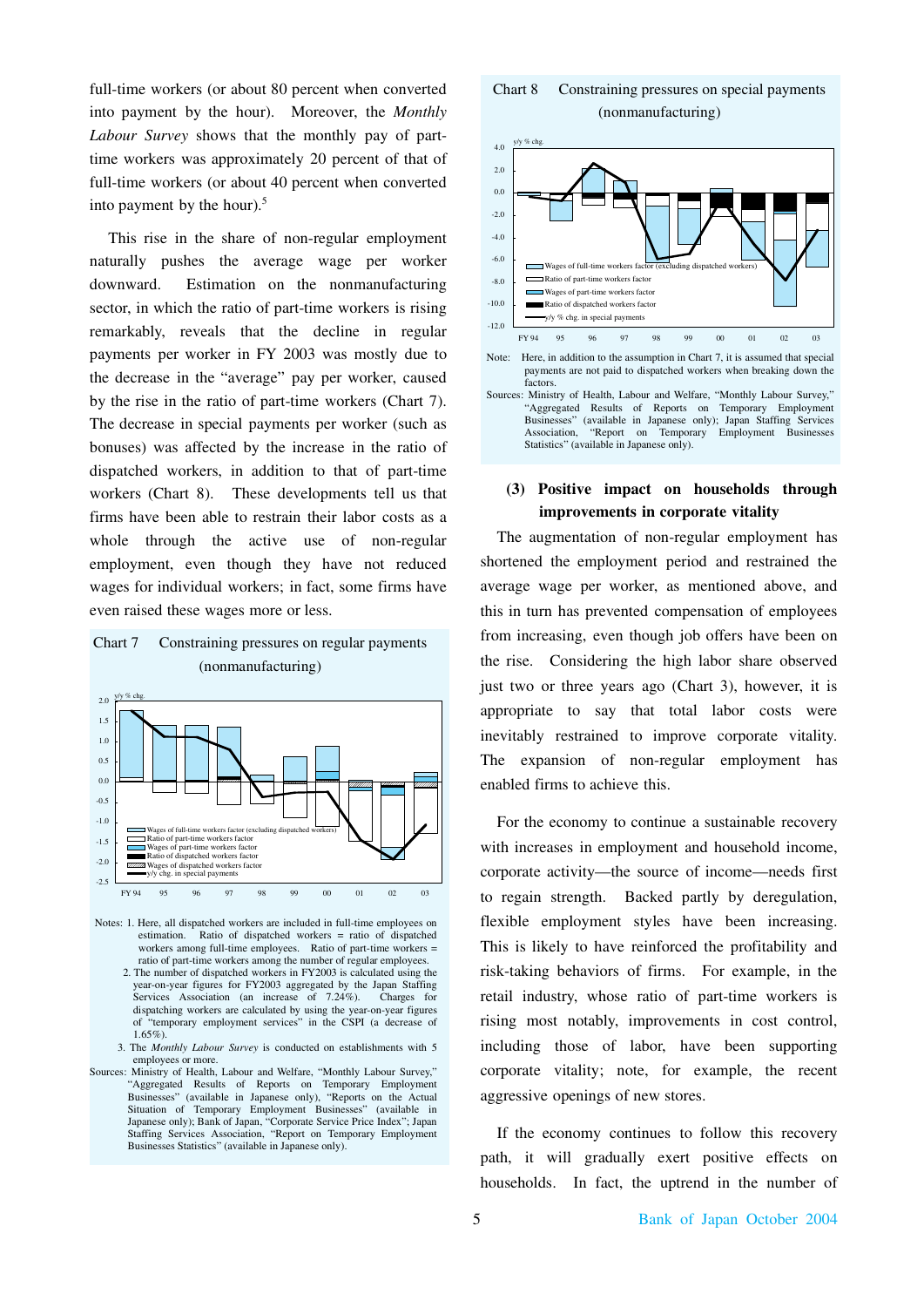employees is recently becoming clear, and job offers have been increasing since last year (Chart 9).<sup>6</sup> Hence, the economy seems to be gradually heading toward a recovery in which firms and households are well-balanced.





### *4. Future issues*

An increasing number of firms are making various adjustments to employment and wages through the labor market, instead of making time-consuming adjustments within firms. This trend is expected to facilitate both the efficient allocation of human resources and the ongoing economic growth in this rapidly changing era. Here, we mention a few recent movements that seem to be related to the expansion of non-regular employment, to see whether the function of the labor market is actually increasing.

First, the employment of male workers, most of whom are inclined toward full-time jobs, is recovering more slowly than that of female workers (Chart 10). The unemployment rate—which used to be about the same for both men and women in the past—has been 0.5 percentage points higher for men than women since 2000-2001, when the increase in non-regular employment started to accelerate. The gap between the two has remained unchanged, even though the overall unemployment rate has recently been heading toward a decline.

Chart 10 Number of male and female employees



Second, the younger generation is facing a severe employment situation, including a high unemployment rate, reflecting persisting excess employment of the middle-aged and elderly, and resulting in cutbacks in the recruitment of new graduates in many firms. Furthermore, full-time work, which used to be routinely provided to new graduates, is now being taken over by part-time workers and other non-regular employees.

Third, the intention of the elderly to participate in the labor force has plunged in recent years (Chart 11). Although it is difficult to ascribe the reasons behind this complex development to just one factor, downward pressure on wages caused by the expansion of non-regular employment is likely to have discouraged the working intentions of the elderly.





Fourth, in conjunction with the above movements, we have the mismatch problem in employment. Recent developments show that the mismatch, which had previously increased substantially, is decreasing only modestly, although a clear improvement in the labor supply and demand conditions has been